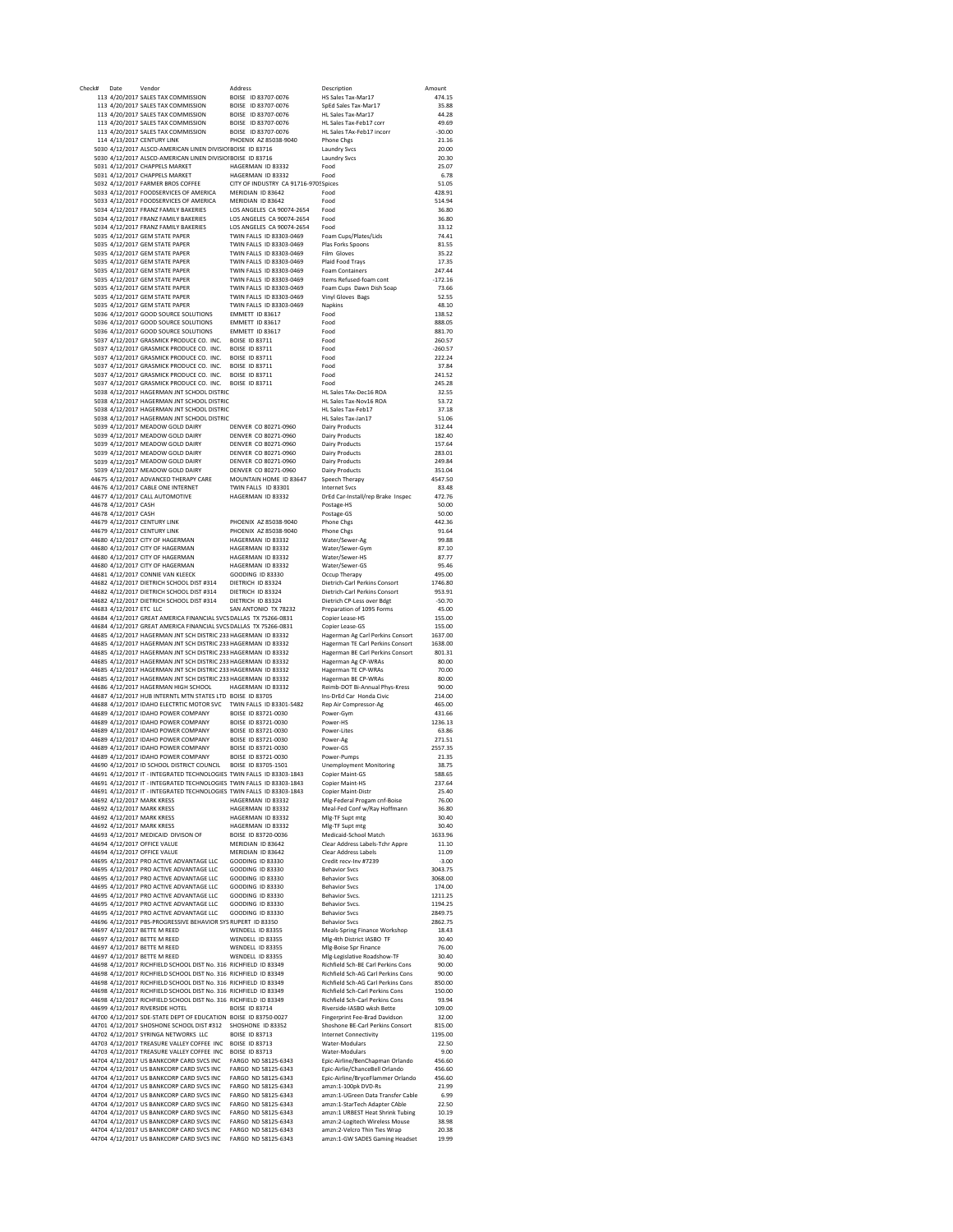|                                                          | 44704 4/12/2017 US BANKCORP CARD SVCS INC                       | FARGO ND 58125-6343                                                                                | amzn:4.7gb 100pk DVD+R                                 | 21.83            |
|----------------------------------------------------------|-----------------------------------------------------------------|----------------------------------------------------------------------------------------------------|--------------------------------------------------------|------------------|
|                                                          | 44704 4/12/2017 US BANKCORP CARD SVCS INC                       | FARGO ND 58125-6343                                                                                | amzn:1 GW SADES Gaming Headset He                      | 14.99            |
|                                                          | 44704 4/12/2017 US BANKCORP CARD SVCS INC                       | FARGO ND 58125-6343                                                                                | St BPA hotel-Leslie                                    | 238.00           |
|                                                          | 44704 4/12/2017 US BANKCORP CARD SVCS INC                       | FARGO ND 58125-6343                                                                                | Epic-Airline/Leslie Orlando FL                         | 456.60           |
|                                                          | 44704 4/12/2017 US BANKCORP CARD SVCS INC                       | FARGO ND 58125-6343                                                                                | Epic-Airline/Matt Orlando FL                           | 456.60           |
|                                                          | 44704 4/12/2017 US BANKCORP CARD SVCS INC                       | FARGO ND 58125-6343                                                                                | <b>BPA Natl Conf Fees-Matt/Leslie</b>                  | 230.00           |
|                                                          | 44704 4/12/2017 US BANKCORP CARD SVCS INC                       | FARGO ND 58125-6343                                                                                | amzn:1-Ubiquiti 8port Switch                           | 191.92           |
|                                                          | 44704 4/12/2017 US BANKCORP CARD SVCS INC                       | FARGO ND 58125-6343                                                                                | amzn:1-Ubiquiti Unifi Security Gat                     | 102.99           |
|                                                          | 44704 4/12/2017 US BANKCORP CARD SVCS INC                       | FARGO ND 58125-6343                                                                                | Fed Conf-Ray Hoffmann (3d)                             | 285.00           |
|                                                          | 44704 4/12/2017 US BANKCORP CARD SVCS INC                       | FARGO ND 58125-6343                                                                                | Fed Conf-Mark Kress (2d)                               | 220.00           |
|                                                          | 44704 4/12/2017 US BANKCORP CARD SVCS INC                       | FARGO ND 58125-6343                                                                                | ixl.com-SpEd Math/LA softwr mo.ch                      | 15.95            |
|                                                          | 44704 4/12/2017 US BANKCORP CARD SVCS INC                       | FARGO ND 58125-6343                                                                                | amzn:Uhppote Secure Lock Cntrl (Fo                     | 24.20            |
|                                                          |                                                                 |                                                                                                    |                                                        |                  |
|                                                          | 44704 4/12/2017 US BANKCORP CARD SVCS INC                       | FARGO ND 58125-6343                                                                                | St BPA hotel students                                  | 476.00           |
|                                                          | 44704 4/12/2017 US BANKCORP CARD SVCS INC                       | FARGO ND 58125-6343                                                                                | amzn:UHPPOTE Exp Panel Board                           | 28.00            |
|                                                          | 44704 4/12/2017 US BANKCORP CARD SVCS INC                       | FARGO ND 58125-6343                                                                                | amzn:UHPPOTE Electcr Strike Lock                       | 89.50            |
|                                                          | 44704 4/12/2017 US BANKCORP CARD SVCS INC                       | FARGO ND 58125-6343                                                                                | amzn:NavePoint Wall Audio Speaker                      | 39.29            |
|                                                          | 44704 4/12/2017 US BANKCORP CARD SVCS INC                       | FARGO ND 58125-6343                                                                                | amzn:Jonard Crimping Plier                             | 15.40            |
|                                                          | 44704 4/12/2017 US BANKCORP CARD SVCS INC                       | FARGO ND 58125-6343                                                                                | 3M Scotchlok Butt Connector                            | 13.99            |
|                                                          | 44704 4/12/2017 US BANKCORP CARD SVCS INC                       | FARGO ND 58125-6343                                                                                | Epic-Airline/JakeCottam Orlando                        | 456.60           |
|                                                          | 44704 4/12/2017 US BANKCORP CARD SVCS INC                       | FARGO ND 58125-6343                                                                                | Epic-Airline/BryceCottam Orlando                       | 456.60           |
|                                                          | 44704 4/12/2017 US BANKCORP CARD SVCS INC                       | FARGO ND 58125-6343                                                                                | Hampton-Tyler/Danielson wkshp                          | 99.00            |
|                                                          | 44704 4/12/2017 US BANKCORP CARD SVCS INC                       | FARGO ND 58125-6343                                                                                | amzn:Compet Calculator                                 | 131.42           |
|                                                          | 44704 4/12/2017 US BANKCORP CARD SVCS INC                       | FARGO ND 58125-6343                                                                                | amzn:HL-5pk Brthr Prntr Toner                          | 79.80            |
|                                                          | 44704 4/12/2017 US BANKCORP CARD SVCS INC                       | FARGO ND 58125-6343                                                                                | amzn:UHPPOTE Pwr Sup Control Board                     | 147.99           |
|                                                          |                                                                 |                                                                                                    |                                                        |                  |
|                                                          | 44704 4/12/2017 US BANKCORP CARD SVCS INC                       | FARGO ND 58125-6343                                                                                | amzn:Door Strike (KeyFob entry)                        | 15.09            |
|                                                          | 44704 4/12/2017 US BANKCORP CARD SVCS INC                       | FARGO ND 58125-6343                                                                                | amzn:Uhppote HvyDuty Electric Stri                     | 46.50            |
|                                                          | 44704 4/12/2017 US BANKCORP CARD SVCS INC                       | FARGO ND 58125-6343                                                                                | amzn:Uhppote Door Access Cntrl (Fo                     | 16.50            |
|                                                          | 44704 4/12/2017 US BANKCORP CARD SVCS INC                       | FARGO ND 58125-6343                                                                                | amzn: Wiegand Access Contr Keypad                      | 16.18            |
|                                                          | 44704 4/12/2017 US BANKCORP CARD SVCS INC                       | FARGO ND 58125-6343                                                                                | amzn:UHPPOTE Door Contr Reader                         | 16.90            |
|                                                          | 44704 4/12/2017 US BANKCORP CARD SVCS INC                       | FARGO ND 58125-6343                                                                                | amzn:UHPPOTE Card Tag Token Key Ch                     | 19.99            |
|                                                          | 44704 4/12/2017 US BANKCORP CARD SVCS INC                       | FARGO ND 58125-6343                                                                                | <b>BPA Natl Conf Fees-students</b>                     | 575.00           |
|                                                          | 44704 4/12/2017 US BANKCORP CARD SVCS INC                       | FARGO ND 58125-6343                                                                                | BPA Natl Conf Fees-shirts/tours                        | 1146.00          |
|                                                          | 44705 4/12/2017 VALLEY WIDE COOP INC                            | JEROME ID 83338-6138                                                                               | LPGas-Ag 300.1g\$1.49                                  | 447.15           |
|                                                          | 44705 4/12/2017 VALLEY WIDE COOP INC                            | JEROME ID 83338-6138                                                                               | LPFas-HS 900g \$1.49                                   | 1341.00          |
|                                                          | 44705 4/12/2017 VALLEY WIDE COOP INC                            | JEROME ID 83338-6138                                                                               | LPGas-Ag 300.2g \$1.49                                 | 447.30           |
|                                                          | 44705 4/12/2017 VALLEY WIDE COOP INC                            | JEROME ID 83338-6138                                                                               | LPGas-HS 526.4g \$1.49                                 | 784.34           |
|                                                          | 44705 4/12/2017 VALLEY WIDE COOP INC                            | JEROME ID 83338-6138                                                                               | LPGas-HS 450.0g \$1.55                                 | 697.50           |
|                                                          | 44705 4/12/2017 VALLEY WIDE COOP INC                            | JEROME ID 83338-6138                                                                               |                                                        | 948.29           |
|                                                          |                                                                 |                                                                                                    | LPGas-Ag 611.8g \$1.55                                 |                  |
|                                                          | 44705 4/12/2017 VALLEY WIDE COOP INC                            | JEROME ID 83338-6138                                                                               | <b>Tank Rental</b>                                     | 65.00            |
|                                                          | 44706 4/12/2017 VERIZON WIRELESS                                | DALLAS TX 75266-0108                                                                               | Cell Phone-Dan Knapp                                   | 52.90            |
|                                                          | 44706 4/12/2017 VERIZON WIRELESS                                | DALLAS TX 75266-0108                                                                               | Cell Phone-Matt Cottam                                 | 52.90            |
|                                                          | 44706 4/12/2017 VERIZON WIRELESS                                | DALLAS TX 75266-0108                                                                               | Cell Phone-Mark Kress                                  | 52.90            |
|                                                          | 44706 4/12/2017 VERIZON WIRELESS                                | DALLAS TX 75266-0108                                                                               | Mark Kress-Intl Msgs                                   | 1.08             |
|                                                          | 44706 4/12/2017 VERIZON WIRELESS                                | DALLAS TX 75266-0108                                                                               | Cell Phone-AJ Perkins                                  | 52.90            |
|                                                          | 44706 4/12/2017 VERIZON WIRELESS                                | DALLAS TX 75266-0108                                                                               | Cell Phone-C.Jackson                                   | 26.45            |
|                                                          | 44706 4/12/2017 VERIZON WIRELESS                                | DALLAS TX 75266-0108                                                                               | Cell Phone-Steve Smith                                 | 52.90            |
|                                                          | 44706 4/12/2017 VERIZON WIRELESS                                | DALLAS TX 75266-0108                                                                               | Cell Phone-Tyler Mills                                 | 52.90            |
|                                                          | 44707 4/12/2017 WWS-WESTERN WASTE SERVICESJEROME ID 83338       |                                                                                                    | Trash Service-Mar17                                    | 256.06           |
|                                                          | 44708 4/12/2017 ZIGGY EXPRESS HAGERMAN                          | <b>BLISS ID 83314</b>                                                                              | Fuel-DrEd                                              | 27.00            |
|                                                          |                                                                 |                                                                                                    |                                                        |                  |
|                                                          | 44708 4/12/2017 ZIGGY EXPRESS HAGERMAN                          | <b>BLISS ID 83314</b>                                                                              | Fuel-DrEd 9.769g                                       | 25.00            |
|                                                          | 44708 4/12/2017 ZIGGY EXPRESS HAGERMAN                          | <b>BLISS ID 83314</b>                                                                              | DrEd-Window Wash                                       | 4.99             |
|                                                          | 44708 4/12/2017 ZIGGY EXPRESS HAGERMAN                          | BLISS ID 83314                                                                                     | Fuel-church van/golf                                   | 30.00            |
|                                                          | 44708 4/12/2017 ZIGGY EXPRESS HAGERMAN                          | BLISS ID 83314                                                                                     | Fuel-4 wheeler                                         | 5.25             |
|                                                          |                                                                 | 44709 4/13/2017 AMERICAN FIDELITY ASSURANCE OKLAHOMA CITY OK 73126-8805 Repl lost ck#44573 2/17/17 |                                                        | 1753.75          |
|                                                          | 44710 4/17/2017 SDE-STATE DEPT OF EDUCATION BOISE ID 83750-0027 |                                                                                                    | <b>Fingerprints-Derrick Lyons</b>                      | 32.00            |
|                                                          | 44735 4/28/2017 AMERICAN FIDELITY CO - HSA                      |                                                                                                    | Am Fidelity - HSA Svg - 042017                         | 9.80             |
|                                                          | 44735 4/28/2017 AMERICAN FIDELITY CO - HSA                      |                                                                                                    | Am Fidelity - HSA Svg - 042017                         | 84.30            |
|                                                          | 44735 4/28/2017 AMERICAN FIDELITY CO - HSA                      |                                                                                                    | Am Fidelity - HSA Svg - 042017                         | 138.56           |
|                                                          | 44735 4/28/2017 AMERICAN FIDELITY CO - HSA                      |                                                                                                    | Am Fidelity - HSA Svg - 042017                         | 20.24            |
|                                                          | 44735 4/28/2017 AMERICAN FIDELITY CO - HSA                      |                                                                                                    | Am Fidelity - HSA Svg - 042017                         | 163.16           |
|                                                          | 44735 4/28/2017 AMERICAN FIDELITY CO - HSA                      |                                                                                                    | Am Fidelity - HSA Svg - 042017                         | 5.44             |
|                                                          | 44736 4/28/2017 BLUE CROSS OF IDAHO                             | BOISE ID 83707-0948                                                                                | <b>Blue Cross - 042017</b>                             | 50.49            |
|                                                          |                                                                 |                                                                                                    |                                                        |                  |
|                                                          | 44736 4/28/2017 BLUE CROSS OF IDAHO                             | BOISE ID 83707-0948                                                                                | Blue Cross - 042017                                    | 478.41           |
|                                                          | 44736 4/28/2017 BLUE CROSS OF IDAHO                             | BOISE ID 83707-0948                                                                                | Blue Cross - HSA - 042017                              | 892.74           |
|                                                          | 44736 4/28/2017 BLUE CROSS OF IDAHO                             | BOISE ID 83707-0948                                                                                | Blue Cross - HSA - 042017                              | 53.60            |
|                                                          | 44736 4/28/2017 BLUE CROSS OF IDAHO                             | BOISE ID 83707-0948                                                                                | Blue Cross - 042017                                    | 1157.31          |
|                                                          | 44736 4/28/2017 BLUE CROSS OF IDAHO                             | BOISE ID 83707-0948                                                                                | <b>Blue Cross - 042017</b>                             | 938.46           |
|                                                          | 44736 4/28/2017 BLUE CROSS OF IDAHO                             | BOISE ID 83707-0948                                                                                | Blue Cross - 042017                                    | 54.22            |
|                                                          | 44736 4/28/2017 BLUE CROSS OF IDAHO                             | BOISE ID 83707-0948                                                                                | <b>Blue Cross - 042017</b>                             | 108.42           |
|                                                          | 44736 4/28/2017 BLUE CROSS OF IDAHO                             | BOISE ID 83707-0948                                                                                | Blue Cross - 042017                                    | 545.55           |
|                                                          | 44736 4/28/2017 BLUE CROSS OF IDAHO                             | BOISE ID 83707-0948                                                                                | Blue Cross - 042017                                    | 102.58           |
|                                                          | 44736 4/28/2017 BLUE CROSS OF IDAHO                             | BOISE ID 83707-0948                                                                                | <b>Blue Cross - 042017</b>                             | 1116.28          |
|                                                          | 44736 4/28/2017 BLUE CROSS OF IDAHO                             | BOISE ID 83707-0948                                                                                | Blue Cross - HSA - 042017                              | 110.77           |
|                                                          | 44736 4/28/2017 BLUE CROSS OF IDAHO                             | BOISE ID 83707-0948                                                                                | <b>Blue Cross - 042017</b>                             | 19.11            |
|                                                          |                                                                 |                                                                                                    |                                                        |                  |
|                                                          | 44736 4/28/2017 BLUE CROSS OF IDAHO                             | BOISE ID 83707-0948                                                                                | Blue Cross - 042017                                    | 290.99           |
|                                                          | 44736 4/28/2017 BLUE CROSS OF IDAHO                             | BOISE ID 83707-0948                                                                                | Blue Cross - 042017                                    | 508.11           |
|                                                          | 44736 4/28/2017 BLUE CROSS OF IDAHO                             | BOISE ID 83707-0948                                                                                | Blue Cross - HSA - 042017                              | 4704.44          |
|                                                          | 44736 4/28/2017 BLUE CROSS OF IDAHO                             | BOISE ID 83707-0948                                                                                | Blue Cross - 042017                                    | 3280.96          |
|                                                          | 44736 4/28/2017 BLUE CROSS OF IDAHO                             | BOISE ID 83707-0948                                                                                | <b>Blue Cross - 042017</b>                             | 33.30            |
|                                                          | 44736 4/28/2017 BLUE CROSS OF IDAHO                             | BOISE ID 83707-0948                                                                                | Blue Cross - 042017                                    | 301.64           |
|                                                          | 44736 4/28/2017 BLUE CROSS OF IDAHO                             | BOISE ID 83707-0948                                                                                | <b>Blue Cross - 042017</b>                             | 626.82           |
| 44737 4/28/2017 HJSD - IRS                               |                                                                 |                                                                                                    |                                                        |                  |
| 44737 4/28/2017 HJSD - IRS                               |                                                                 |                                                                                                    | IRS-Fica - 042017                                      | 43.52            |
|                                                          |                                                                 |                                                                                                    | IRS-Fica - 042017                                      | 14.60            |
|                                                          | 44737 4/28/2017 HJSD - IRS                                      |                                                                                                    | IRS-Fica - 042017                                      | 17.61            |
| 44737 4/28/2017 HJSD - IRS                               |                                                                 |                                                                                                    | IRS-Fica - 042017                                      | 3258.70          |
| 44737 4/28/2017 HJSD - IRS                               |                                                                 |                                                                                                    | IRS-Fica - 042017                                      | 407.02           |
|                                                          |                                                                 |                                                                                                    |                                                        | 188.03           |
| 44737 4/28/2017 HJSD - IRS                               |                                                                 |                                                                                                    | IRS-Fica - 042017<br>IRS-Fica - 042017                 |                  |
| 44737 4/28/2017 HJSD - IRS                               |                                                                 |                                                                                                    |                                                        | 51.02            |
| 44737 4/28/2017 HJSD - IRS                               |                                                                 |                                                                                                    | IRS-Fica - 042017                                      | 306.83           |
| 44737 4/28/2017 HJSD - IRS                               |                                                                 |                                                                                                    | IRS-Medicare - 042017                                  | 199.81           |
| 44737 4/28/2017 HJSD - IRS                               |                                                                 |                                                                                                    | IRS-Fica - 042017                                      | 29.98            |
| 44737 4/28/2017 HJSD - IRS                               |                                                                 |                                                                                                    | IRS-Medicare - 042017                                  | 50.75            |
| 44737 4/28/2017 HJSD - IRS                               |                                                                 |                                                                                                    | IRS-Fica - 042017                                      | 314.98           |
| 44737 4/28/2017 HJSD - IRS                               |                                                                 |                                                                                                    | IRS-Fica - 042017                                      | 55.95            |
| 44737 4/28/2017 HJSD - IRS                               |                                                                 |                                                                                                    | IRS-Fica - 042017                                      | 5.75             |
| 44737 4/28/2017 HJSD - IRS                               |                                                                 |                                                                                                    | IRS-Fica - 042017                                      | 105.44           |
| 44737 4/28/2017 HJSD - IRS                               |                                                                 |                                                                                                    | IRS-Fica - 042017                                      | 397.43           |
| 44737 4/28/2017 HJSD - IRS                               |                                                                 |                                                                                                    | IRS-Fica - 042017                                      | 679.86           |
| 44737 4/28/2017 HJSD - IRS                               |                                                                 |                                                                                                    | IRS-Fica - 042017                                      | 247.73           |
|                                                          |                                                                 |                                                                                                    | IRS-Fica - 042017                                      | 17.68            |
| 44737 4/28/2017 HJSD - IRS<br>44737 4/28/2017 HJSD - IRS |                                                                 |                                                                                                    | IRS-Fica - 042017                                      | 81.66            |
|                                                          |                                                                 |                                                                                                    | IRS-Fica - 042017                                      | 173.95           |
| 44737 4/28/2017 HJSD - IRS                               |                                                                 |                                                                                                    |                                                        |                  |
| 44737 4/28/2017 HJSD - IRS                               |                                                                 |                                                                                                    | IRS-Fica - 042017                                      | 245.09           |
| 44737 4/28/2017 HJSD - IRS                               |                                                                 |                                                                                                    | IRS-Fica - 042017                                      | 2689.13          |
| 44737 4/28/2017 HJSD - IRS                               |                                                                 |                                                                                                    | IRS-Fica - 042017                                      | 20.72            |
| 44737 4/28/2017 HJSD - IRS                               |                                                                 |                                                                                                    | IRS-Fica - 042017                                      | 35.08            |
| 44737 4/28/2017 HJSD - IRS                               |                                                                 |                                                                                                    | IRS-Fica - 042017                                      | 192.19           |
| 44737 4/28/2017 HJSD - IRS                               |                                                                 |                                                                                                    | IRS-Fica - 042017                                      | 37.20            |
|                                                          | 44738 4/28/2017 HJSD - PERSI                                    |                                                                                                    | PERSI-Sick Leave - 042017                              | 6.66             |
|                                                          | 44738 4/28/2017 HJSD - PERSI                                    |                                                                                                    | PERSI-Retirement - 042017                              | 537.71           |
|                                                          | 44738 4/28/2017 HJSD - PERSI                                    |                                                                                                    | PERSI-Sick Leave - 042017                              | 55.10            |
|                                                          | 44738 4/28/2017 HJSD - PERSI                                    |                                                                                                    | PERSI-Retirement - 042017                              | 82.80            |
|                                                          |                                                                 |                                                                                                    |                                                        |                  |
|                                                          | 44738 4/28/2017 HJSD - PERSI                                    |                                                                                                    | PERSI-Sick Leave - 042017                              | 2.78             |
|                                                          | 44738 4/28/2017 HJSD - PERSI<br>44738 4/28/2017 HJSD - PERSI    |                                                                                                    | PERSI-Retirement - 042017<br>PERSI-Sick Leave - 042017 | 295.68<br>30.29  |
|                                                          |                                                                 |                                                                                                    |                                                        |                  |
|                                                          | 44738 4/28/2017 HJSD - PERSI                                    |                                                                                                    | PERSI-Sick Leave - 042017                              | 2.78             |
|                                                          | 44738 4/28/2017 HJSD - PERSI                                    |                                                                                                    | PERSI-Sick Leave - 042017                              | 23.61            |
|                                                          | 44738 4/28/2017 HJSD - PERSI                                    |                                                                                                    | PERSI-Retirement - 042017                              | 94.23            |
|                                                          | 44738 4/28/2017 HJSD - PERSI                                    |                                                                                                    | PERSI-Sick Leave - 042017                              | 9.65             |
|                                                          | 44738 4/28/2017 HJSD - PERSI                                    |                                                                                                    | PERSI-Retirement - 042017                              | 8.90             |
|                                                          | 44738 4/28/2017 HJSD - PERSI<br>44738 4/28/2017 HJSD - PERSI    |                                                                                                    | PERSI-Retirement - 042017<br>PERSI-Retirement - 042017 | 162.25<br>687.91 |